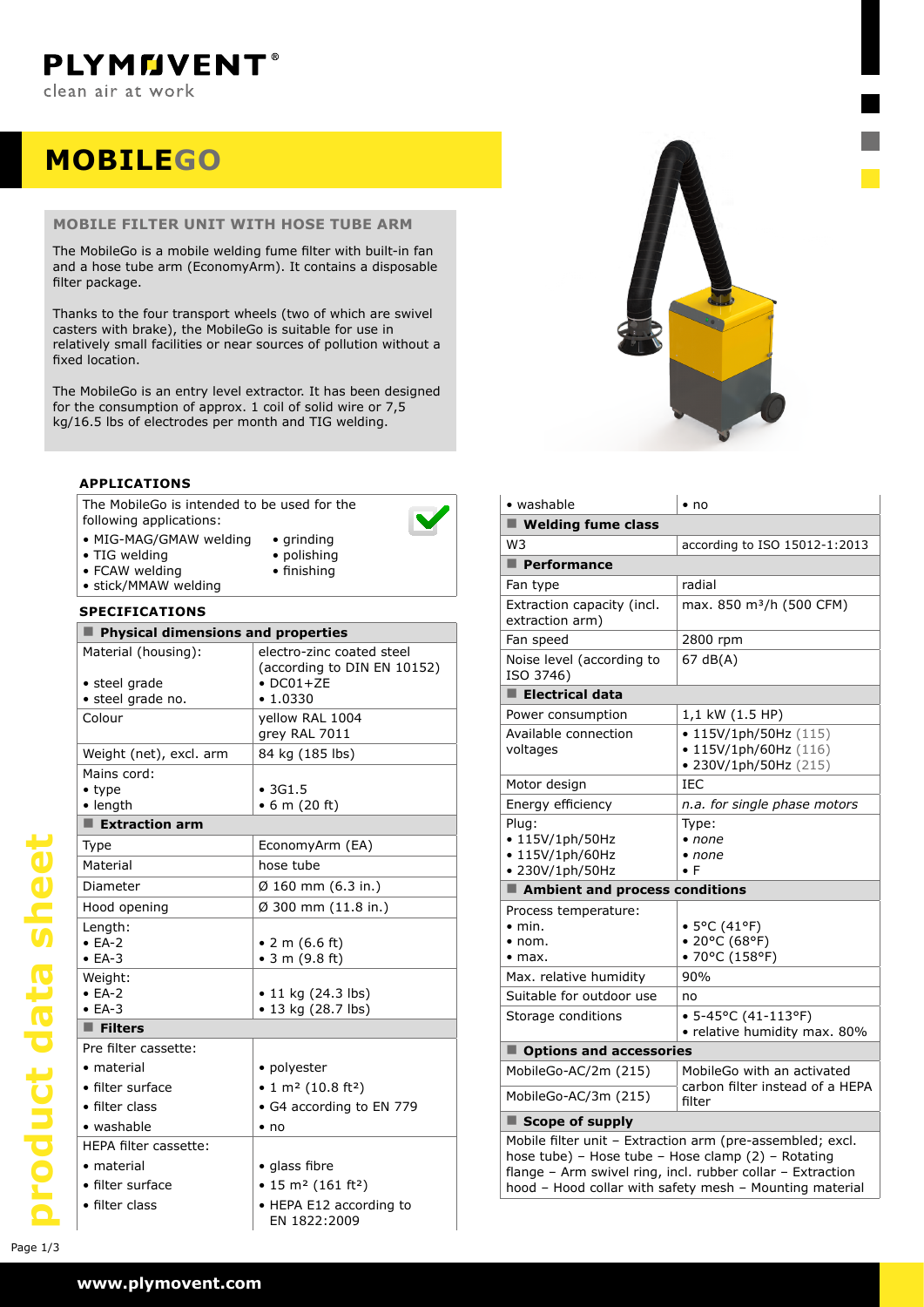## **PLYMMVENT®**

clean air at work

| Type                             | MobileGo/2m |            | MobileGo/3m                                                                         |            |            |            |  |
|----------------------------------|-------------|------------|-------------------------------------------------------------------------------------|------------|------------|------------|--|
| Connection voltage               |             |            | 115V/1ph/50Hz 115V/1ph/60Hz 230V/1ph/50Hz 115V/1ph/50Hz 115V/1ph/60Hz 230V/1ph/50Hz |            |            |            |  |
| $\blacksquare$ Order information |             |            |                                                                                     |            |            |            |  |
| Article no.                      | 0000111450  | 0000111451 | 0000111449                                                                          | 0000111471 | 0000111472 | 0000111470 |  |
| • MobileGo-AC                    |             |            | 0000112350                                                                          |            |            | 0000112353 |  |
| Number/package                   |             |            |                                                                                     | 1          |            |            |  |
| $\blacksquare$ Logistics data    |             |            |                                                                                     |            |            |            |  |
| Gross weight                     |             |            |                                                                                     |            |            |            |  |
| Packing dimensions               |             |            |                                                                                     |            |            |            |  |
| Max. number/pallet               | 2           |            |                                                                                     | 2          |            |            |  |
| Harmonized Tariff Code           | 84213925    |            |                                                                                     | 84213925   |            |            |  |

### **Dimensions**



#### **Working range**



### **features & benefits**



Compact design